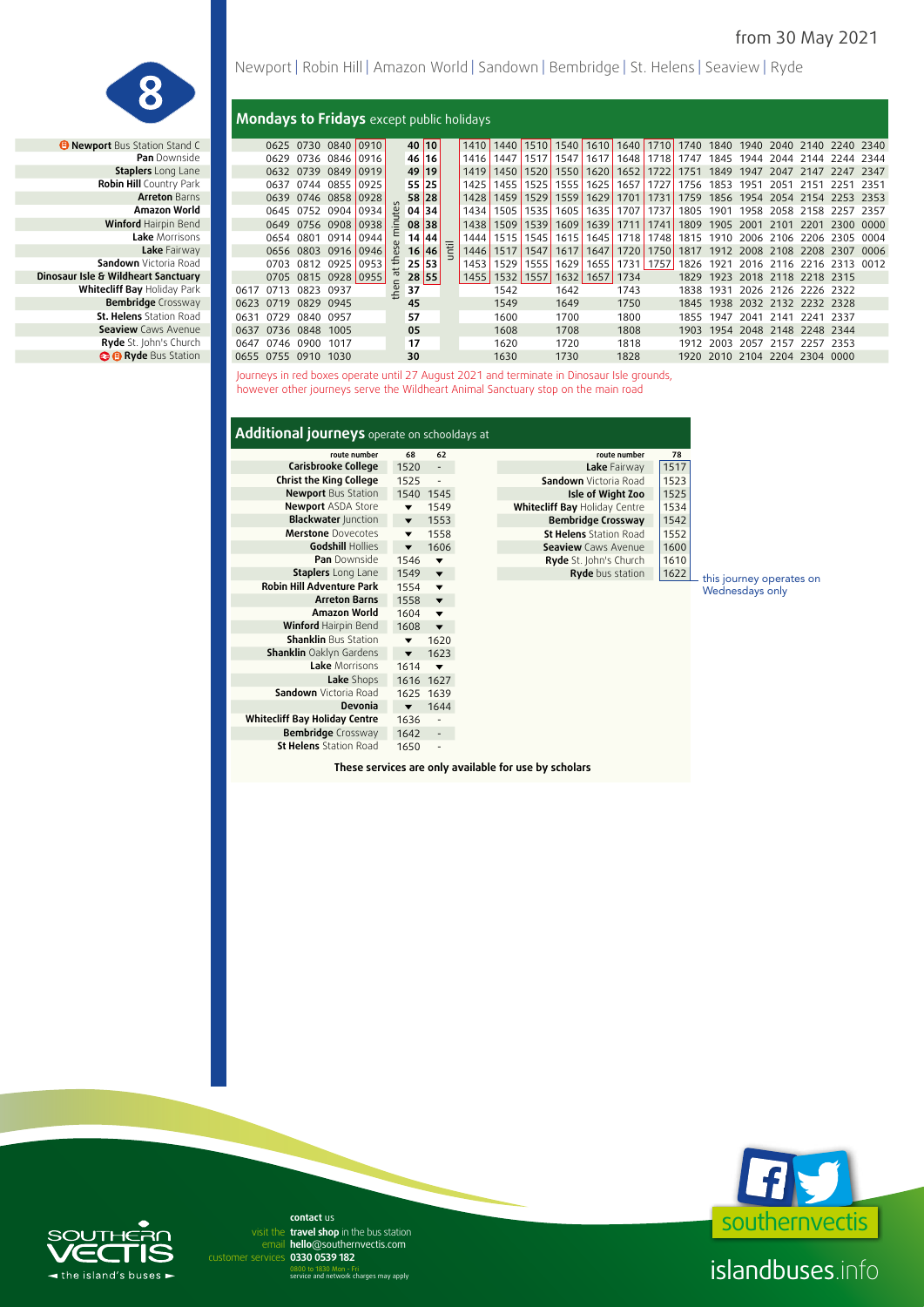

*B* Newport Bus Station Stand C **Staplers** Long Lane **Robin Hill Country Park <b>Robin Hill Country** Park **Dinosaur Isle & Isle of Wight Zoo Whitecliff Bay Holiday Park Bembridge** Crossway **St. Helens** Station Road **Seaview Caws Avenue Ryde** St. John's Church **B B** Ryde Bus Station

Newport | Robin Hill | Amazon World | Sandown | Bembridge | St. Helens | Seaview | Ryde

|                                 |      | <b>Saturdays</b>    |                     |            |         |   |      |           |        |      |                                                                  |                          |                |                          |      |      |                |           |                               |                               |       |
|---------------------------------|------|---------------------|---------------------|------------|---------|---|------|-----------|--------|------|------------------------------------------------------------------|--------------------------|----------------|--------------------------|------|------|----------------|-----------|-------------------------------|-------------------------------|-------|
| <b>ort</b> Bus Station Stand C  |      |                     | 0650 0740 0840 0910 |            | 40 10   |   | 1340 | 1410      |        |      | 1440 1510 1540 1610 1640 1710 1740 1840 1940 2040 2140 2240 2340 |                          |                |                          |      |      |                |           |                               |                               |       |
| <b>Pan</b> Downside             |      |                     | 0654 0745 0846 0916 |            | 46 16   |   | 1346 | 1416      | 1447   | 1517 | 1547                                                             |                          |                | 1617 1648 1718 1747      |      | 1845 | 1944           | 2044      | 2144                          | 2244                          | 2344  |
| <b>Staplers</b> Long Lane       |      |                     | 0657 0748 0849 0919 |            | 49 19   |   | 1349 | 1419      | 1450   | 1520 | 1550                                                             | 1620 1652 1722 1751 1849 |                |                          |      |      | 1947           | 2047 2147 |                               | 2247 2347                     |       |
| <b>Robin Hill Country Park</b>  | 0701 | 0753 0855 0925      |                     |            | 55 25   |   | 1355 | 1425      | 1455   | 1525 | 1555                                                             |                          | 1625 1657      | 1727 1756 1853           |      |      | 1951           | 2051      | 2151                          | 2251 2351                     |       |
| <b>Arreton Barns</b>            | 0704 |                     | 0756 0858 0928      | Υ'n        | 58 28   |   | 1358 | 1428      | 1459   | 1529 | 1559                                                             | 1629                     | 1701 1731      |                          | 1759 | 1856 | 1954 2054 2154 |           |                               | 2253 2353                     |       |
| Amazon World                    | 0709 | 0801                | 0904 0934           | 5          | 04 34   |   | 1404 | 1434      | 1505   | 1535 | 1605                                                             |                          |                | 1635 1707 1737 1805      |      | 1901 |                |           |                               | 1958 2058 2158 2257 2357      |       |
| Winford Hairpin Bend            | 0713 |                     | 0805 0908 0938      | $\leq$     | 08 38   |   | 1408 | 1438      | 1509   | 1539 | 1609                                                             |                          | 1639 1711 1741 |                          | 1809 | 1905 | 2001           | 2101      | -2201                         | 2300                          | -0000 |
| Lake Morrisons                  |      | 0718 0810 0914 0944 |                     | ш          | 14   44 |   | 1414 | 1444      | 1515 L | 1545 | 1615                                                             |                          |                | 1645 1718 1748 1815 1910 |      |      |                |           |                               | 2006 2106 2206 2305 0004      |       |
| Lake Fairway                    |      |                     | 0720 0812 0916 0946 | έş         | 16 46   | E | 1416 | 1446      | 1517   | 1547 | 1617                                                             | 1647                     |                | 1720 1750 1817           |      |      |                |           |                               | 1912 2008 2108 2208 2307 0006 |       |
| Sandown Victoria Road           | 0727 | 0822 0925 0953      |                     | ᆮ          | 25 53   |   | 1425 | 1453      | 1529   | 1555 | 1629                                                             |                          | 1655 1731 1757 |                          | 1826 | 1921 |                |           |                               | 2016 2116 2216 2313 0012      |       |
| Isle & Isle of Wight Zoo        | 0729 | 0825 0928 0955      |                     | ₹.         | 28 55   |   |      | 1428 1455 | 1532   | 1557 | 1632 1657                                                        |                          | 1734           |                          | 1829 | 1923 |                |           | 2018 2118 2218 2315           |                               |       |
| <b>tecliff Bay</b> Holiday Park | 0737 | 0834 0937           |                     | <b>HEN</b> | 37      |   | 1437 |           | 1542   |      | 1642                                                             |                          | 1743           |                          | 1838 | 1931 |                |           | 2026 2126 2226 2322           |                               |       |
| <b>Bembridge</b> Crossway       | 0744 | 0840 0945           |                     |            | 45      |   | 1445 |           | 1549   |      | 1649                                                             |                          | 1750           |                          | 1845 |      |                |           | 1938 2032 2132 2232 2328      |                               |       |
| <b>St. Helens</b> Station Road  | 0753 | 0850 0957           |                     |            | 57      |   | 1457 |           | 1600   |      | 1700                                                             |                          | 1800           |                          | 1855 | 1947 | 2041           | 2141      | 2241 2337                     |                               |       |
| <b>Seaview</b> Caws Avenue      | 0801 | 0858 1005           |                     |            | 05      |   | 1505 |           | 1608   |      | 1708                                                             |                          | 1808           |                          | 1903 |      |                |           | 1954 2048 2148 2248 2344      |                               |       |
| <b>Ryde</b> St. John's Church   | 0812 | 0910 1017           |                     |            | 17      |   | 1517 |           | 1620   |      | 1720                                                             |                          | 1818           |                          | 1912 |      |                |           | 2003 2057 2157 2257 2353      |                               |       |
| <b>B Ryde</b> Bus Station       |      | 0820 0920 1030      |                     |            | 30      |   | 1530 |           | 1630   |      | 1730                                                             |                          | 1828           |                          |      |      |                |           | 1920 2010 2104 2204 2304 0000 |                               |       |
|                                 |      |                     |                     |            |         |   |      |           |        |      |                                                                  |                          |                |                          |      |      |                |           |                               |                               |       |

Journeys in red boxes operate until 28 August 2021 and terminate in Dinosaur Isle grounds, however other journeys serve the Wildheart Animal Sanctuary stop on the main road

#### **Sundays** & public holidays

**B Newport Bus Station Stand C 0750 0840 0940 1040 1140 1240 1340 1440 1540 1640 1740 1840 2040 2240 2340 Pan** Downside 0754 0846 0946 1046 1146 1246 1346 1447 1547 1648 1747 1845 2044 2244 2344 **Staplers** Long Lane 0757 0849 0949 1049 1149 1249 1349 1450 1550 1652 1751 1849 2047 2247 2347 **Robin Hill** Country Park 0801 0855 0955 1055 1155 1255 1355 1455 1555 1657 1756 1853 2051 2251 2351 **Arreton** Barns 0804 0858 0958 1058 1158 1258 1358 1459 1559 1701 1759 1856 2054 2253 2353 **Amazon World** 0810 0904 1004 1104 1204 1304 1404 1505 1605 1707 1805 1901 2058 2257 2357<br>Winford Hairpin Bend 0814 0908 1008 1108 1208 1308 1408 1509 1609 1711 1809 1905 2101 2300 0000 **Winford** Hairpin Bend 0814 0908 1008 1108 1208 1308 1408 1509 1609 1711 1809 1905 2101 2300 0000 **Lake** Morrisons 0819 0914 1014 1114 1214 1314 1414 1515 1615 1718 1815 1910 2106 2305 0004 **Lake Fairway 18821 0916 1016 1116 1216 1316 1416 1517 1617 1720 1817 1912 2108 2307 0006<br>1 Victoria Road 18829 0925 1025 1125 1225 1325 1425 1529 1629 1731 1826 1921 2116 2313 0012 Dinosaur Isle & Isle of Wight Zoo** 0831 0928 1028 1128 1228 1328 1428 1532 1632 1734 1829 1923 2118 2315<br>137 1838 1931 2126 2322 0840 0937 1037 1137 1237 1337 1437 1542 1642 1743 1838 1931 2126 2322 **Whitecliff Bay** Holiday Park 0840 0937 1037 1137 1237 1337 1437 1542 1642 1743 1838 1931 2126 2322 **Bembridge** Crossway 0845 0945 1045 1145 1245 1345 1445 1549 1649 1750 1845 1938 2132 2328 **St. Helens** Station Road **0855 0957 1057 1157 1257 1357 1457 1600 1700 1800 1855 1947 2141 2337 1954 2337 1954 2148 2344 Seaview** Caws Avenue 0902 1005 1105 1205 1305 1405 1505 1608 1708 1808 1903 1954 2148 2344 **Ryde** St. John's Church 0914 1017 1117 1217 1317 1417 1517 1620 1720 1818 1912 2003 2157 2353<br>● Ryde Bus Station 0920 1030 1130 1230 1330 1430 1530 1630 1730 1828 1920 2010 2204 0000  **Ryde** Bus Station 0920 1030 1130 1230 1330 1430 1530 1630 1730 1828 1920 2010 2204 0000

**Sandown** Victoria Road



## islandbuses.info



email hello@southernvectis.com **0330 0539 182** customer services **contact** us visit the travel shop in the bus station

0800 to 1830 Mon - Fri service and network charges may apply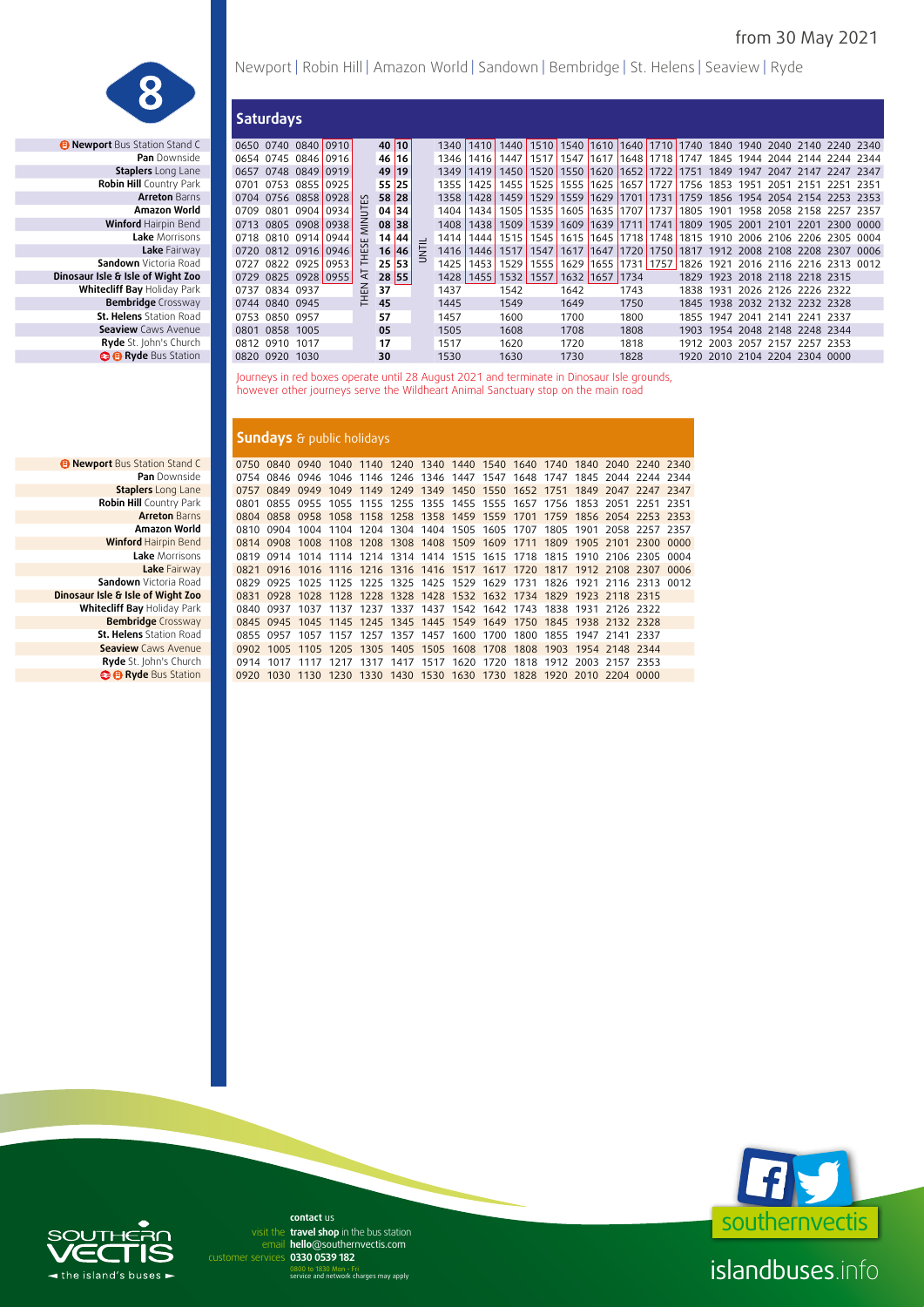

**<sup>@</sup> @ Ryde** Bus Station Stand E **St. Helens** Station Road **Bembridge** Crossway **Sandown High Street Lake Shops Lake** Morrisons **Winford Parkway<br><b>Amazon World Arreton Barns Robin Hill Country Park Staplers** Long Lane **Pan** Downside *<b>B* Newport Bus Station

|  | Ryde   Seaview   St. Helens   Bembridge   Sandown   Amazon World   Robin Hill   Newport |
|--|-----------------------------------------------------------------------------------------|
|--|-----------------------------------------------------------------------------------------|

#### **Mondays to Fridays** except public holidays

| <b>O</b> Ryde Bus Station Stand E   |      | 0640 | 0740 0840      |           |      | 0940 |                      |       | 40    |   | 1540   |      | 1640 | 1745 | 1900 | 2000                          | 2100 | 2300 |
|-------------------------------------|------|------|----------------|-----------|------|------|----------------------|-------|-------|---|--------|------|------|------|------|-------------------------------|------|------|
| Ryde St. John's Church              |      | 0648 | 0748           | 0849      |      | 0949 |                      |       | 49    |   | 1549   |      | 1649 | 1754 | 1908 | 2008                          | 2108 | 2307 |
| <b>Seaview Caws Avenue</b>          |      | 0658 | 0800           | 0901      |      | 1001 |                      |       | 01    |   | 1601   |      | 1701 | 1806 | 1918 | 2018 2118                     |      | 2316 |
| <b>St. Helens</b> Station Road      |      | 0704 | 0807           | 0910      |      | 1010 |                      |       | 10    |   | 1610   |      | 1710 | 1813 | 1925 | 2025 2125                     |      | 2323 |
| <b>Bembridge</b> Crossway           |      | 0715 | 0820           | 0922      |      | 1022 |                      |       | 22    |   | 1622   |      | 1720 | 1823 | 1934 | 2034 2134                     |      | 2331 |
| Whitecliff Bay Holiday Park         |      | 0721 | 0826           | 0929      |      | 1029 | $\tilde{\mathbb{F}}$ |       | 29    |   | 1629   |      | 1727 | 1830 | 1939 | 2039                          | 2139 | 2335 |
| Dinosaur Isle & Wildheart Sanctuary |      |      | 0728 0833 0938 |           | 1008 | 1038 | 르                    | 08 38 |       |   | 1638   | 1708 | 1735 | 1838 |      | 1946 2046 2146 2342           |      |      |
| Sandown High Street                 | 0636 | 0735 |                | 0840 0943 | 1013 | 1043 | Ε                    |       | 13 43 |   | 1643   | 1713 | 1740 | 1843 | 1950 | 2050 2150 2345                |      |      |
| Lake Shops                          | 0641 | 0742 | 0847           | 0951      | 1021 | 1051 | ಐ                    |       | 2151  | Ë | 1651   | 1721 | 1748 | 1849 | 1955 | 2055 2155 2349                |      |      |
| Lake Morrisons                      | 0643 | 0745 | 0850           | 0954      | 1024 | 1054 | €                    |       | 24 54 |   | 1654   | 1724 | 1751 | 1852 | 1958 | 2058                          | 2158 | 2351 |
| <b>Winford Parkway</b>              | 0648 | 0750 |                | 0855 0958 | 1028 | 1058 | $\sigma$             |       | 28 58 |   | 1658   | 1728 | 1755 | 1856 |      | 2002 2102 2202 2355           |      |      |
| Amazon World                        | 0652 | 0754 | 0859           | 1003      | 1033 | 1103 | 온                    |       | 33 03 |   | 1703   | 1733 | 1800 | 1900 |      | 2006 2106 2206                |      | 2357 |
| <b>Arreton Barns</b>                | 0657 | 0800 | 0905           | 1009      | 1039 | 1109 |                      |       | 39 09 |   | 1709   | 1739 | 1805 | 1905 |      | 2010 2110 2210                |      | 0002 |
| <b>Robin Hill Country Park</b>      | 0659 | 0803 | 0908           | 1012      | 1042 | 1112 |                      |       | 42 12 |   | 1712   | 1742 | 1807 | 1907 |      | 2012 2112 2212                |      | 0004 |
| <b>Staplers</b> Long Lane           | 0703 | 0806 | 0911           | 1017      | 1047 | 1117 |                      |       | 47 17 |   | 1717   | 1747 |      |      |      | 1812 1912 2016 2116 2216 0008 |      |      |
| <b>Pan</b> Downside                 | 0706 | 0809 | 0914           | 1019      | 1049 | 1119 |                      |       | 49 19 |   | 1719   | 1749 | 1814 | 1914 |      | 2018 2118 2218                |      | 0010 |
| <b>B Newport Bus Station</b>        | 0715 | 0820 | 0925           | 1025      | 1055 | 1125 |                      | 55 25 |       |   | 1725 L | 1755 | 1820 | 1920 |      | 2025 2125 2225                |      | 0015 |
|                                     |      |      |                |           |      |      |                      |       |       |   |        |      |      |      |      |                               |      |      |

Journeys in red boxes operate until 27 August 2021 and start in Dinosaur Isle grounds, however other journeys serve the Wildheart Animal Sanctuary stop on the main road

some journeys towards Newport may terminate in South Street (outside the Bus Station)

### **Additional journeys** operate on schooldays at

| route number                         | 68                      | 62                      |
|--------------------------------------|-------------------------|-------------------------|
| <b>St Helens</b> Station Road        | 0706                    |                         |
| <b>Bembridge</b> Crossway            | 0715                    |                         |
| <b>Whitecliff Bay Holiday Centre</b> | 0721                    |                         |
| Yarbridge Crossroads                 |                         | 0712                    |
| Sandown High Street                  | 0730                    | 0720                    |
| Lake Shops                           | 0737                    | 0727                    |
| Lake Morrisons                       | 0740                    |                         |
| <b>Shanklin</b> Oaklyn Gardens       |                         | 0731                    |
| <b>Shanklin</b> Bus Station          | $\overline{\mathbf{v}}$ | 0738                    |
| <b>Winford Parkway</b>               | 0745                    |                         |
| <b>Amazon World</b>                  | 0749                    |                         |
| <b>Arreton Barns</b>                 | 0755                    |                         |
| <b>Robin Hill Adventure Park</b>     | 0758                    |                         |
| <b>Staplers</b> Long Lane            | 0801                    |                         |
| Pan Downside                         | 0804                    | $\overline{\mathbf{v}}$ |
| <b>Godshill</b> The Griffin          | ▼                       | 0750                    |
| <b>Merstone</b> Dovecotes            |                         | 0757                    |
| <b>Blackwater Junction</b>           |                         | 0802                    |
| <b>Newport ASDA Store</b>            |                         | 0806                    |
| <b>Newport Bus Station</b>           | 0815                    | 0815                    |
| Carisbrooke College                  | 0825                    |                         |
| <b>Christ the King College</b>       | 0830                    |                         |

**These services are only available for use by scholars**



# $\blacktriangleleft$  the island's buses  $\blacktriangleright$

email hello@southernvectis.com **0330 0539 182** customer services **contact** us visit the travel shop in the bus station

0800 to 1830 Mon - Fri service and network charges may apply

islandbuses.info